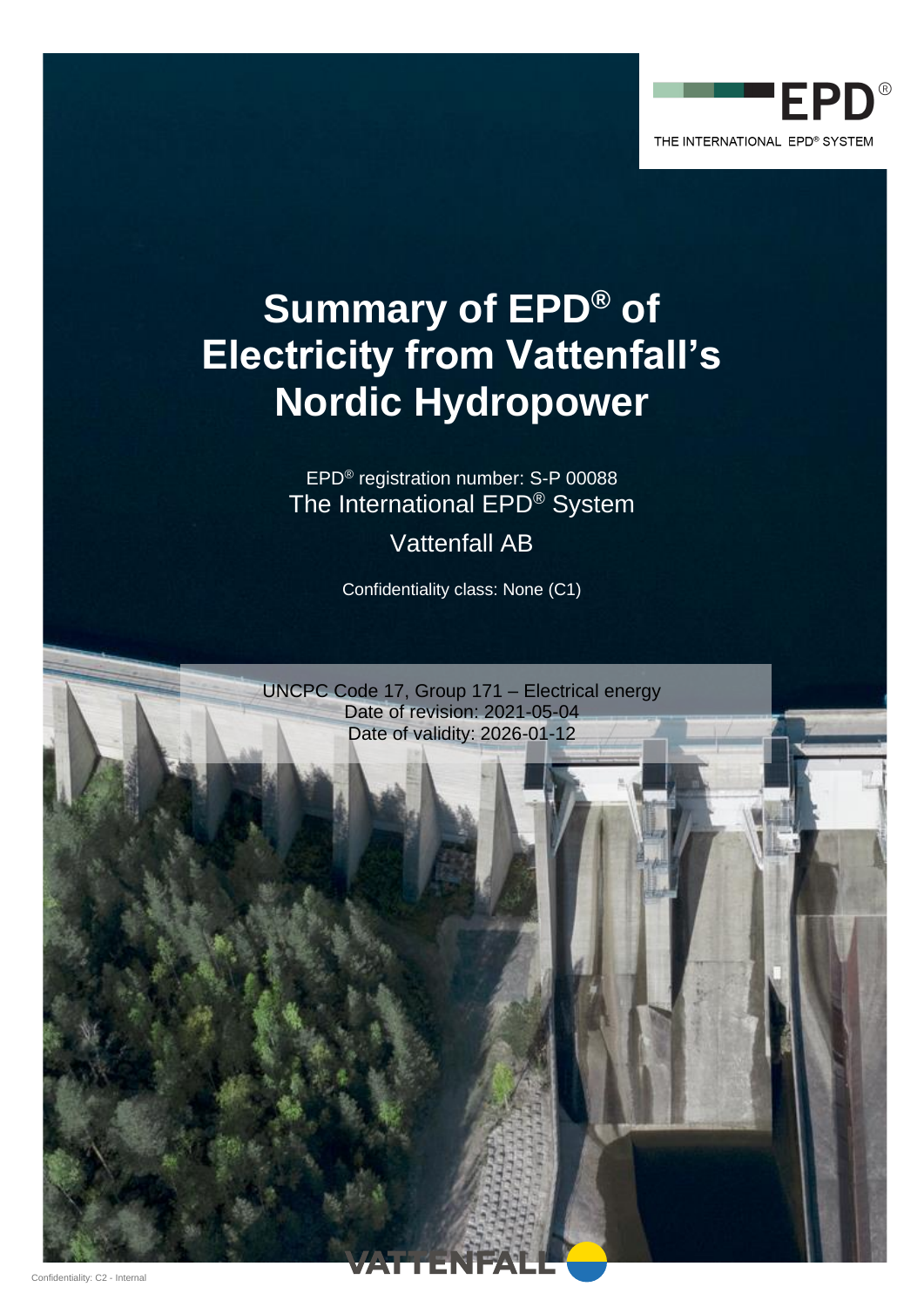



## S-P-00088 environdec.com

Registration: 2005-03-01 Version: 2021-01-12 Validity: 2026-01-12

Vattenfall AB

Summary of certified Environmental Product Declaration EPD® of Electricity from Vattenfall's Nordic Hydropower UNCPC Code 17, Group 171 – Electrical energy

Cover page: Vattenfall Tuggen power station (cropped image, photo: Jennie Pettersson)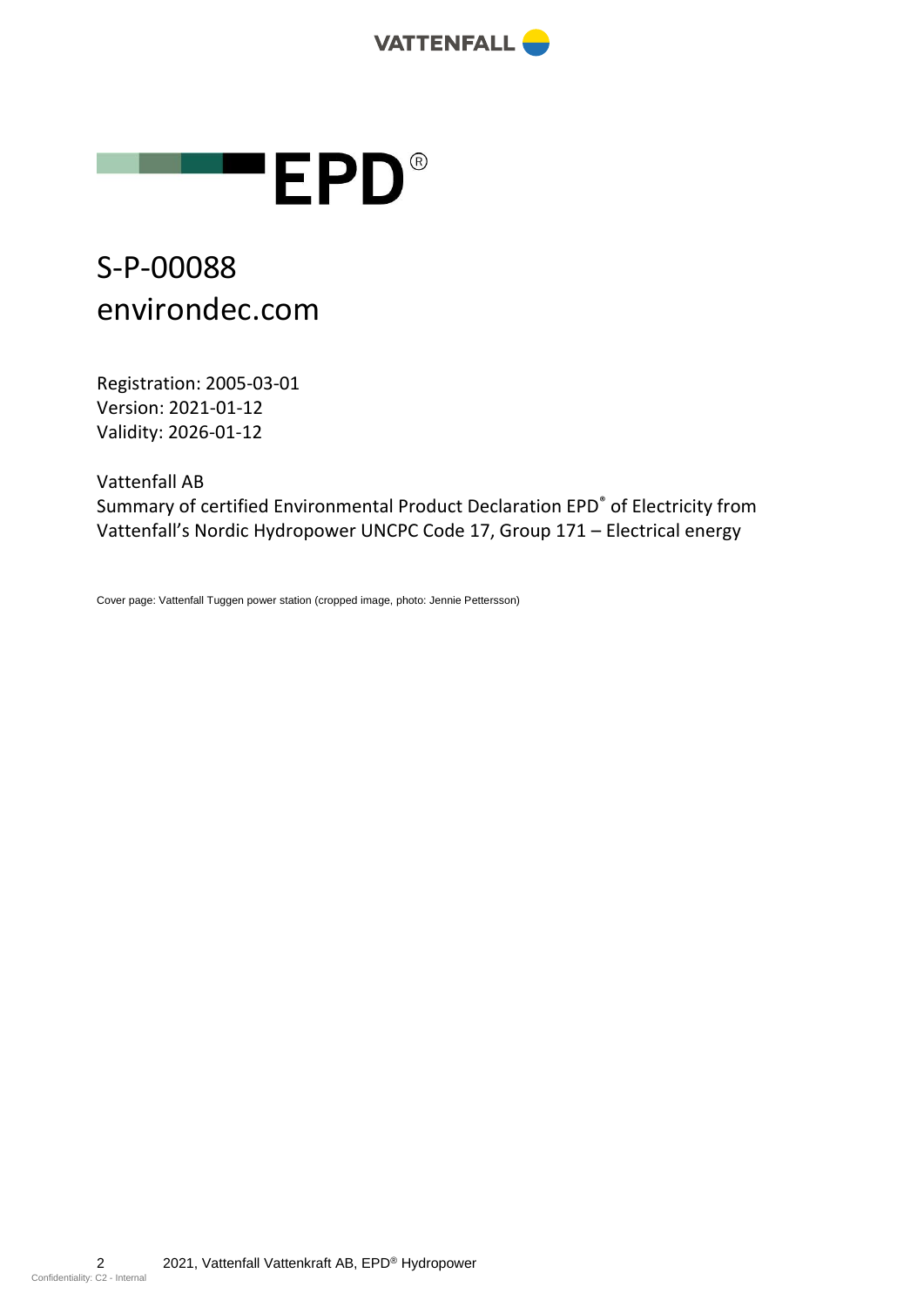

## Summary

**PRODUCER**, Vattenfall Business Unit Hydro Nordic is responsible for Vattenfall AB's hydropower generation in the Nordic countries. BU Hydro Nordic is part of Vattenfall AB, SE-169 92 Stockholm, Sweden. Phone: +46 8 739 50 00; www.vattenfall.se and www.vattenfall.com. BU Hydro Nordic implements a certified work environment and environmental management system. This system is based on the standards ISO 14001:2015 and OHSAS 18001:2007 as well as the provision AFS 2001:1.

**PRODUCT AND DECLARED UNIT**, Electricity belongs to the product category UNCPC Code 17, Group 171 – Electrical energy. The declared unit is 1 kWh electricity net generated and thereafter distributed to a customer connected to the Swedish regional grid (70/130 kV) and represents an average for hydro power Vattenfall. Vattenfall AB owns or has majority share in 56 large-scale hydropower plants in the Nordic countries and 32 smallscale stations. The hydropower generation that BU Hydro Nordic disposes from majority owned plants during an average year is 31 TWh which corresponds to about half of the total hydro power production in Sweden. Several reservoirs enable the generation to follow the load curve, and electricity can be delivered without backup sources.

**THE INTERNATIONAL EPD® SYSTEM**, managed by EPD International AB as a subsidiary to IVL Swedish Environmental Research Institute, is based on ISO 14025, Type III Environmental Declarations. The relevant governing documents in hierarchical order are: PCR-CPC171, version 4.11; General Programme Instructions for an environmental product declaration, EPD® version 3.01; ISO 14025; ISO 14040, and ISO 14044.

### Environmental Performance

**System Boundaries**, The EPD® describes the core process, i.e. the generation of electricity in Vattenfall's Nordic hydropower plants, upstream process comprising production of auxiliary supplies, and downstream process including distribution of electricity. The core - infrastructure comprising construction of power plants, dams and waterways is also included. Decommissioning has not been included but the technical lifetime has been set at a level that provides for complete replacement of the power plant through reinvestments. Technical lifetime for machinery in power plants has been set to 60 years and for buildings, dams and waterways 100 years. Construction and decommissioning of infrastructure in downstream process have been included. The use of electricity at the consumer has been excluded. Nordic hydropower plants, majority and wholly owned by Vattenfall AB, have been selected for the study to be representative regarding location, physical geography regions, and type and size of station. The stations are located in different river regions. The selected stations have a third of Vattenfall's installed capacity and generate a third of Vattenfall's hydropower. For more information about the selection of hydropower plants, see appendix *Beskrivning av valda anläggningar* (in Swedish).

This certified declaration also contains descriptions of environmental risks and impacts on biodiversity in accordance with the EPD<sup>®</sup> system instructions.

| <b>Upstream</b>             | Production of oils, chemicals and fuels for operation of the plant and for vehicles<br>and reserve power.                                                                                                          |
|-----------------------------|--------------------------------------------------------------------------------------------------------------------------------------------------------------------------------------------------------------------|
| Core                        | Operation of power plant, i.e. emissions from inspection trips, emissions of oil to<br>water and ground, incineration or deposit of operational waste.                                                             |
| Core - infrastructure       | Construction and reinvestments in machinery, dams and waterways. Emissions<br>from land inundated by reservoirs.                                                                                                   |
| <b>Downstream</b>           | Operation of electricity networks, i.e. emissions from inspection trips, production<br>and emissions of oils. Additional generation in Vattenfall's hydropower plants to<br>compensate for losses in the networks. |
| Downstream - infrastructure | Construction and decommissioning of the transmission grid and distribution<br>networks.                                                                                                                            |

Table 1 Operations in the different phases of the life cycle

Confidentiality: C2 - Internal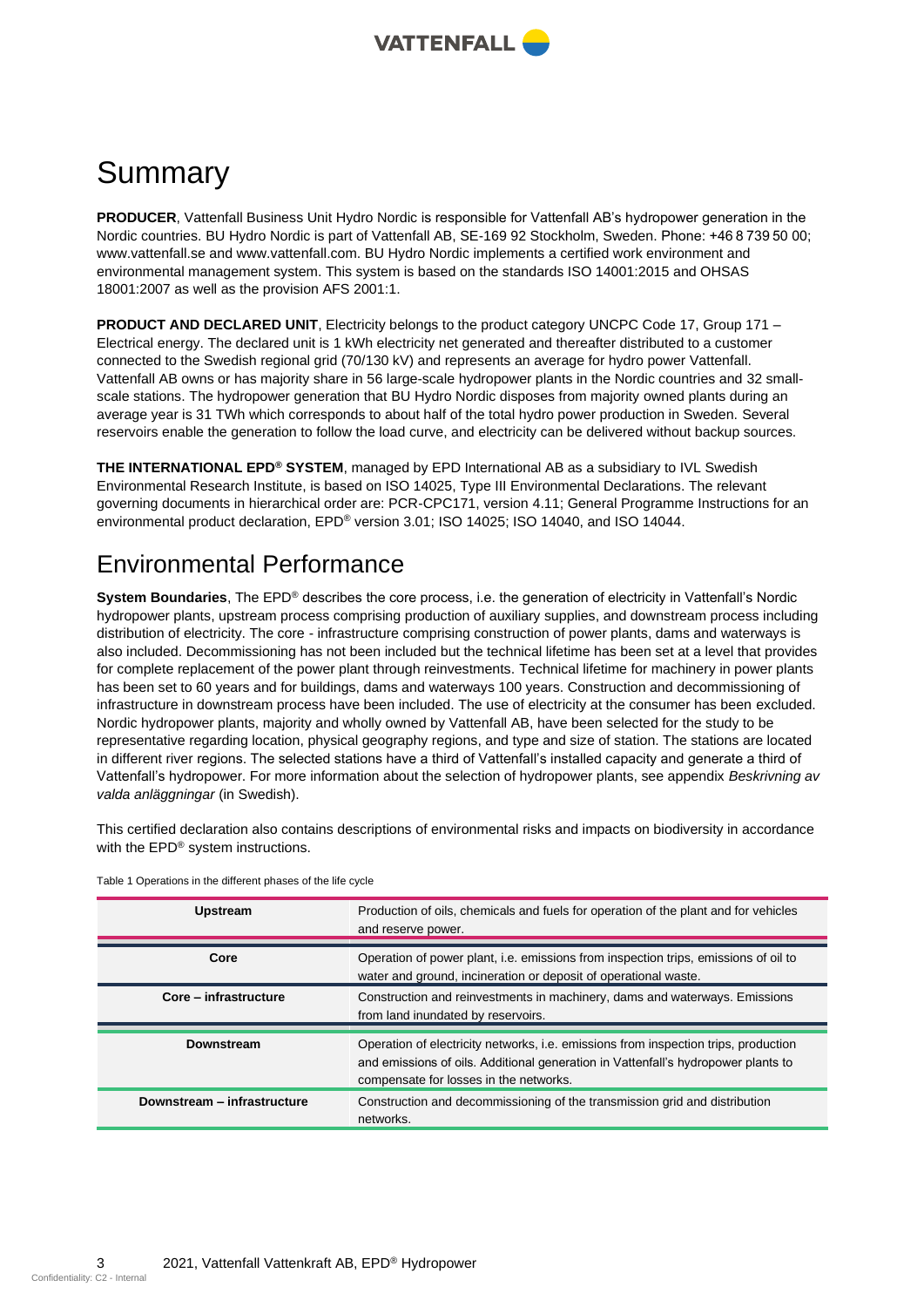

## Environmental Performance based on LCA

A short summary of compiled data is presented below per generated and distributed kWh of electricity. For more information see section 3 of the complete EPD report. Distribution of electricity implies losses, which is compensated for by increased generation. The loss to an average large industrial customer connected to the regional distribution network (70/130 kV) amounts to 4% (included in the downstream column below). The losses are different for different types of customers and often higher in the countryside. The average loss to a household customer is around 8%.

#### Table 2 Environmental impacts

| <b>Environmental impact categories</b>                     |                                 | Unit/kWh                             | Upstream              | Core                   | Core -<br>infra.      | Total -<br>generated   | Down-<br>stream <sup>1</sup> | Downstream -<br>infra. | Total -<br>distributed |
|------------------------------------------------------------|---------------------------------|--------------------------------------|-----------------------|------------------------|-----------------------|------------------------|------------------------------|------------------------|------------------------|
| Global<br>warming<br>potential<br>(GWP)                    | <b>Fossil</b>                   | $g \text{CO}_2$ -eq.<br>(100yrs)     | 7,45*10-3             | $3.83*10-2$            | 1,36                  | 1,40                   | $1,40*10-1$                  | 1,44                   | 2,99                   |
|                                                            | <b>Biogenic</b>                 | $qCO2$ -eq.<br>(100yrs)              | 4,04*10 <sup>-5</sup> | $1,91*103$             | $2,34*10-2$           | $2,54*102$             | $1,02*103$                   | 0,00                   | $2,64*102$             |
|                                                            | Luluc <sup>2</sup> (inundation) | $g$ CO <sub>2</sub> -eq.<br>(100yrs) | 0,00                  | 0,00                   | 7,98^101              | 7,98^101               | $3,19*10-2$                  | 0,00                   | 8,30^10 <sup>-1</sup>  |
|                                                            | Luluc (deforestation)           | $gCO2-eq.$<br>(100yrs)               | 0,00                  | 0,00                   | 2,11                  | 2,11                   | 8,42*10 <sup>2</sup>         | 1,22                   | 3,41                   |
|                                                            | <b>Total</b>                    | $g$ CO <sub>2</sub> -eq.<br>(100yrs) | $6,78*103$            | 4,02*10 <sup>-2</sup>  | 4,29                  | 4,33                   | $2,57*10-1$                  | 2,68                   | 7,26                   |
| <b>Acidification potential (AP)</b>                        |                                 | $g$ SO <sub>2</sub> -eq.             | $6,59*105$            | $5,42*10-5$            | $5,15*103$            | $5,27*10$ <sup>3</sup> | $3,74\times10^{4}$           | 7,84*10 <sup>-3</sup>  | $1,35*102$             |
| <b>Eutrophication potential (EP)3</b>                      |                                 | g PO $^{3}$ -eq.                     | 1,83*10 <sup>5</sup>  | 1,59*10 <sup>-5</sup>  | $1,50*10-2$           | $1,50*102$             | $6,41*10-4$                  | $3,51*103$             | $1,92*102$             |
| <b>Photochemical oxidant formation</b><br>potential (POFP) |                                 | g NMVOC-eq.                          | 4,82*10 <sup>-5</sup> | $1,23\times10^{-4}$    | 4,52*10 <sup>-3</sup> | 4,69*10 <sup>3</sup>   | $6,66 \times 10^{-4}$        | $6,90*103$             | $1,23*102$             |
| <b>Particulate matter</b>                                  |                                 | g PM2.5-eq.                          | $1,80*105$            | 1,94*10 <sup>-5</sup>  | $1,91*103$            | $1,94*103$             | 1,35*104                     | $3,12*103$             | $5,20*10*3$            |
| Abiotic depletion potential -<br><b>Elements</b>           |                                 | g Sb-eq.                             | 4,98*10 <sup>8</sup>  | $3,20*10$ <sup>9</sup> | $1,09*10-5$           | $1,09*10-5$            | 4,62*10 <sup>-7</sup>        | 2,38*10 <sup>-5</sup>  | $3,51*105$             |
| Abiotic depletion potential - Fossil<br>fuels              |                                 | MJ, net cal.<br>Value                | 5,89×104              | $5,65*10-6$            | $1,43*10-2$           | $1,49*10-2$            | $1,23*103$                   | 1,85*10 <sup>-2</sup>  | $3,46*102$             |
| Water scarcity footprint                                   |                                 | $m^3 H_2$ O-eq.                      | $3.17*107$            | $1,76*107$             | 5,48*104              | $5,48*10*$             | 2,28*10 <sup>-5</sup>        | $3,12*10-4$            | $8,83*10-4$            |

1 Distribution losses of 4% of generated electricity are included in the downstream column.

2 The indicator GWP Luluc entails emissions of greenhouse gases related to activities leading to land use and land use change.

3 Over 98% emanates from COD and inundation of land; this is calculated in accordance with the methodology described in the PCR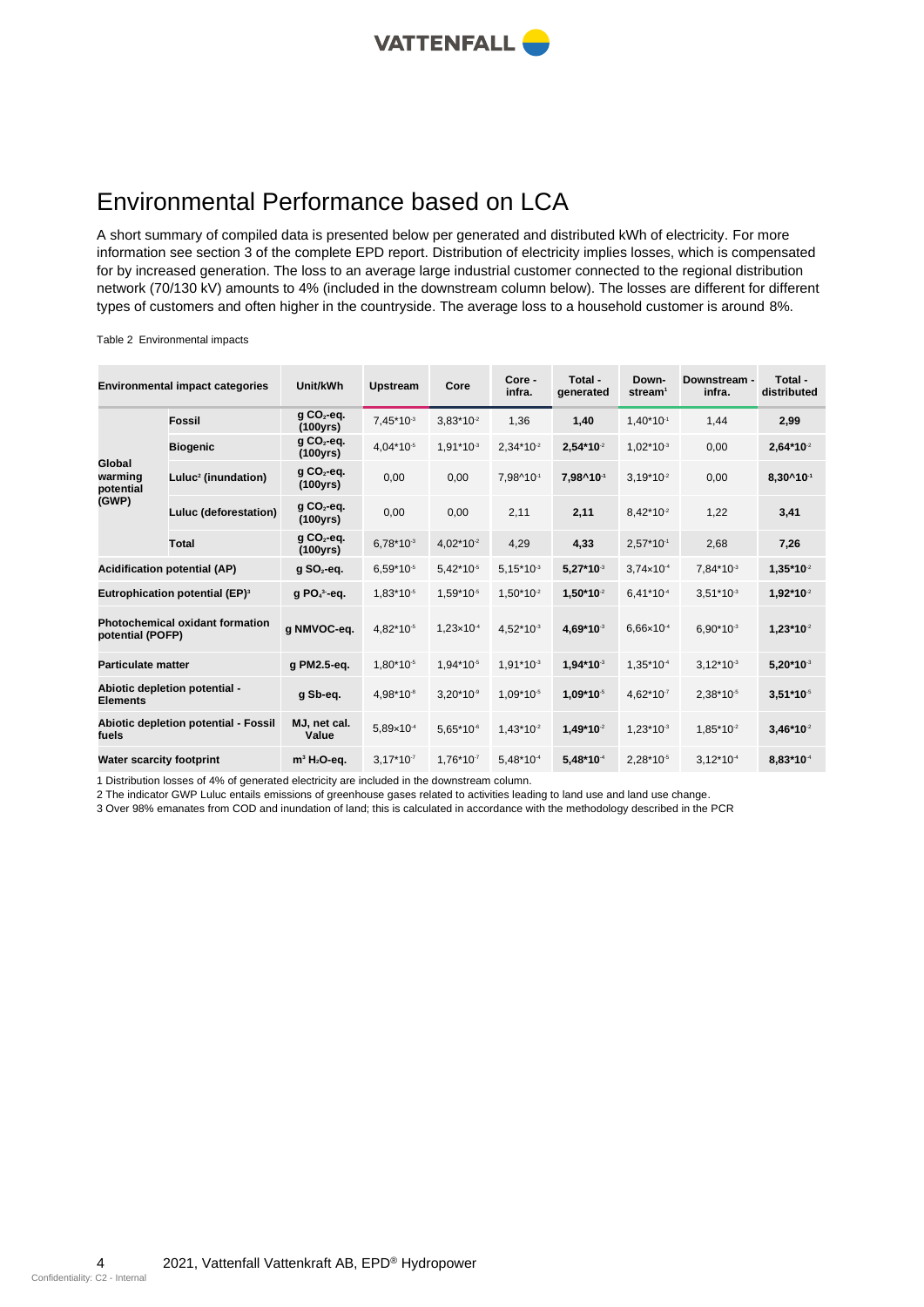

Downstream distribution losses Downstream - Infrastructure  $\blacksquare$  Fossil Downstream **Biogenic** Luluc (inundation) Core - Infrastructure Luluc (deforestation) Core Upstream  $0,0$  $0.5$  $1.0$  $1,5$  $2.0$  $2,5$  $3.0$  $3.5$ 4,0  $4,5$  $5.0$ g CO<sub>2</sub>-eq./kWh

**Global Warming Potential** Total 7.26 g CO<sub>2</sub>-eq/kWh<sub>el</sub> (Core 0.04 g CO<sub>2</sub>-eq/kWh<sub>el</sub>)

Figure 1 Potential emissions of greenhouse gases

The main contributions to the emission categories in the table above occur in the construction phase of the hydropower plants (core-infrastructure) as well as power networks (downstream-infrastructure), and mainly relate to the use of material for construction and reinvestment. Operation contributes less than 1% in the majority of the assessed impact categories.

With regards to the impact categories Eutrophication Potential and Global Warming Potential, the emissions in coreinfrastructure are dominated by activities related to land use change, where inundation in reservoirs is the single most significant contributor to emissions of eutrophying substances and greenhouse gases. Deforestation, as a result of the construction of water reservoirs (dams) and power network infrastructure, also has a significant contribution to the emissions of greenhouse gases in both core- and downstream-infrastructure.

If the facilities were to be used beyond the assumed 100 years, the emission per generated kWh would decrease since there would be the same amount of carbon released due to land use change, but a larger amount of kWh generated.

## Additional Environmental Information

#### *Land use and Impact on Biodiversity*

Vattenfall´s Biotope Method is used to quantify impacts on biodiversity as a direct consequence of the utilisation of land and water for economic activities. Affected areas are categorised into Critical biotope, Rare biotope, General biotope and Technotope. The 14 selected hydropower stations occupy an area of in total about 74 000 hectares, predominantly river-, lake, and annual reservoirs. This reservoir area constitutes 40% of Vattenfall's total reservoir area and the 14 stations generate 31% of Vattenfall's hydropower.

The table below shows the aggregated change of biotope categories caused by the construction of the 14 stations. The specific values in the table give a rough approximation of the direct biotope changes caused by Vattenfall's Nordic hydropower. Data should be interpreted based on the whole chapter on land use and biodiversity – see chapter 4.1 in the EPD report.

Out of the allocated area about 56% is assessed at the highest methodological level (A) and 44% at the next highest level (B). This gives the study an overall quality level of B and therefore the results are given with a two-digit accuracy.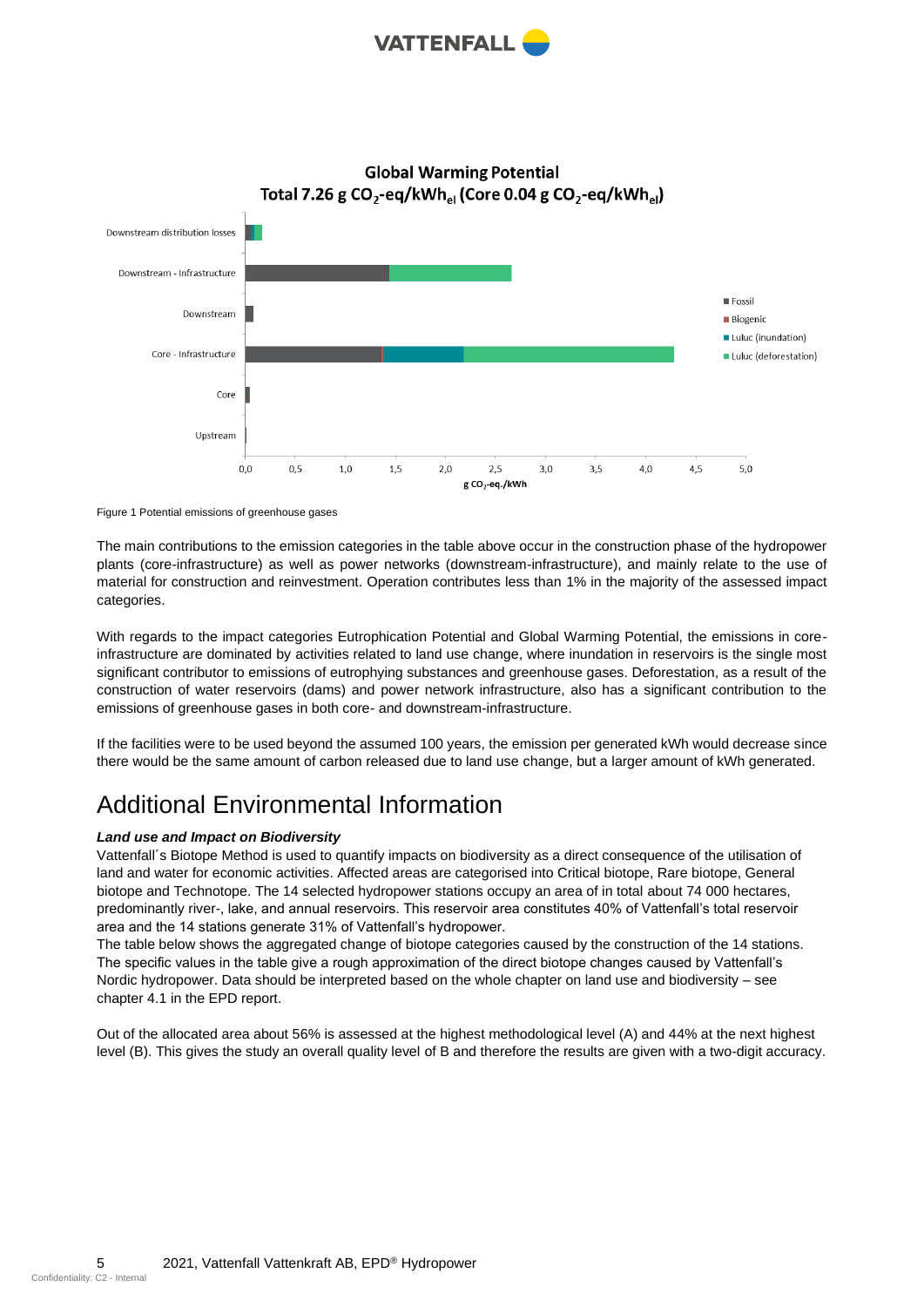

#### Table 3 Biotope change

| <b>Category</b>         | <b>Biotope change</b><br>(ha) | Biotope change per kWh<br>$(m^2/kWh)$ |
|-------------------------|-------------------------------|---------------------------------------|
| <b>Critical biotope</b> | $-34000$                      | $-3.1*10^{-4}$                        |
| Rare biotope            | $-15000$                      | $-1.4*10^{-4}$                        |
| <b>General biotope</b>  | 30 000                        | $2.8*10^{-4}$                         |
| Technotope              | 18 000                        | $1.7*10^{-4}$                         |

#### *Environmental Risk Assessment*

The risk assessment shows that, allocated over a long period of time, emissions of carbon dioxide, dust and carbon monoxide related to accidents and breakdowns are smaller than emissions occurring under normal conditions. The difference between the environmental risk assessment and the LCI for oil/diesel/petrol is not significant. Emissions of gasified copper and SF<sub>6</sub> are on the same order of magnitude in both assessments. However, the absolute volumes are small for these parameters. See chapter 4.3 in the EPD report for more information on risks.

#### *Noise*

The most notable noise outdoors is the sound from water running through above-ground power plants. The noise levels are however lower than before the construction of the hydro power plants.